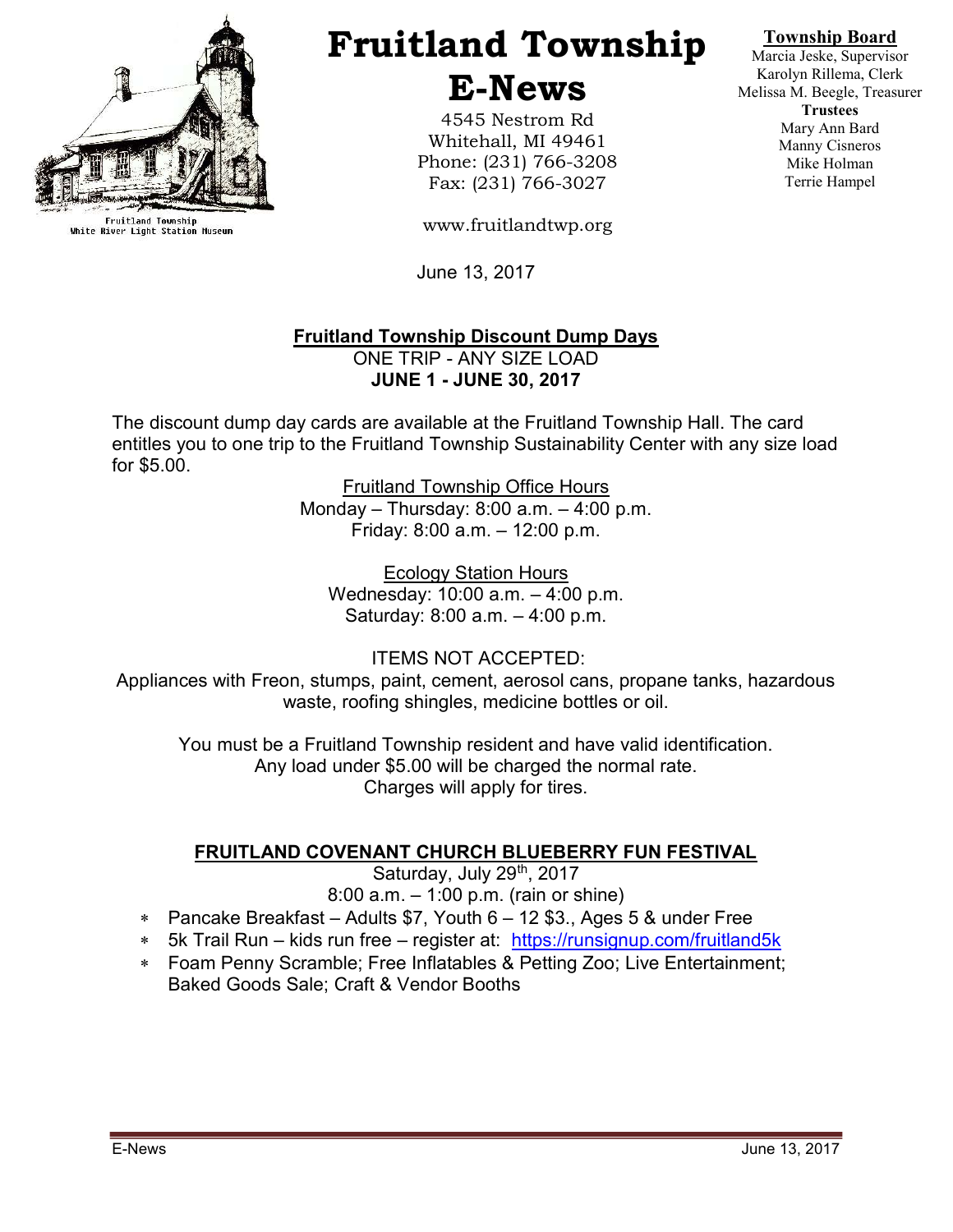#### Duck Creek Natural Area Open House June 21, 2017  $5:00 - 7:00$  PM

All residents of Fruitland Township are invited to attend an informal public Open House at the Fruitland Township Hall, 4545 Nestrom Road, for input of design ideas for a proposed recreation plan of the Township's 308-acre Duck Creek property that could serve diverse trail users with well-designed trail routes, create an access and crossing point(s) for Duck Creek and its tributaries, that would allow for future connections to a township-wide trail system, and ensures that the recreational use is compatible with the protection of Duck Creek's water quality and natural habitats.

The Duck Creek Watershed Assembly is an instrumental partner with Fruitland Township to protect the importance of a healthy, vigorous and diverse natural ecology in the Duck Creek watershed. Visit www.dc-wa.com for more information.

Members of the strategic committee consist of Fruitland Township Board of Trustees and Parks & Recreation Commission, Duck Creek Watershed Assembly, Land Conservancy of West Michigan, Muskegon Conservation District, Friends of the Fruitland Township Multi-Use Trail, West Michigan Great Lakes Stewardship Initiative, residents at large and the National Parks Service. Members will be in attendance at the Open House to answer questions. This Open House is designed to be interactive, as you will be able to place symbol icon stickers of items you may wish to see on the property on a large map of the area.

For more information, contact: Karolyn Rillema, Fruitland Township Clerk – (231) 766- 3208 or email clerk@fruitlandtwp.org.

## Ways to Keep Your Children "Tick Free"

(For more information visit: www.michigan.gov/emergingdiseases)

When children are in wooded and brushy areas with high grass and leaf litter, have them wear a light-colored long-sleeve shirt, light- colored long pants and closed-toe shoes.

- $\chi$  Use insect repellent that contains 20 30% DEET. Apply to your child's clothing and skin according to the label directions. Do not use repellents on children less than six months of age.
- X Clear high grass, brush, and leaf litter around your home.
- $\boldsymbol{\chi}$  Keep playground equipment away from yard edges and trees.
- After playing outside, check your child's skin, hair, scalp, neck, under the arms and behind the ears.